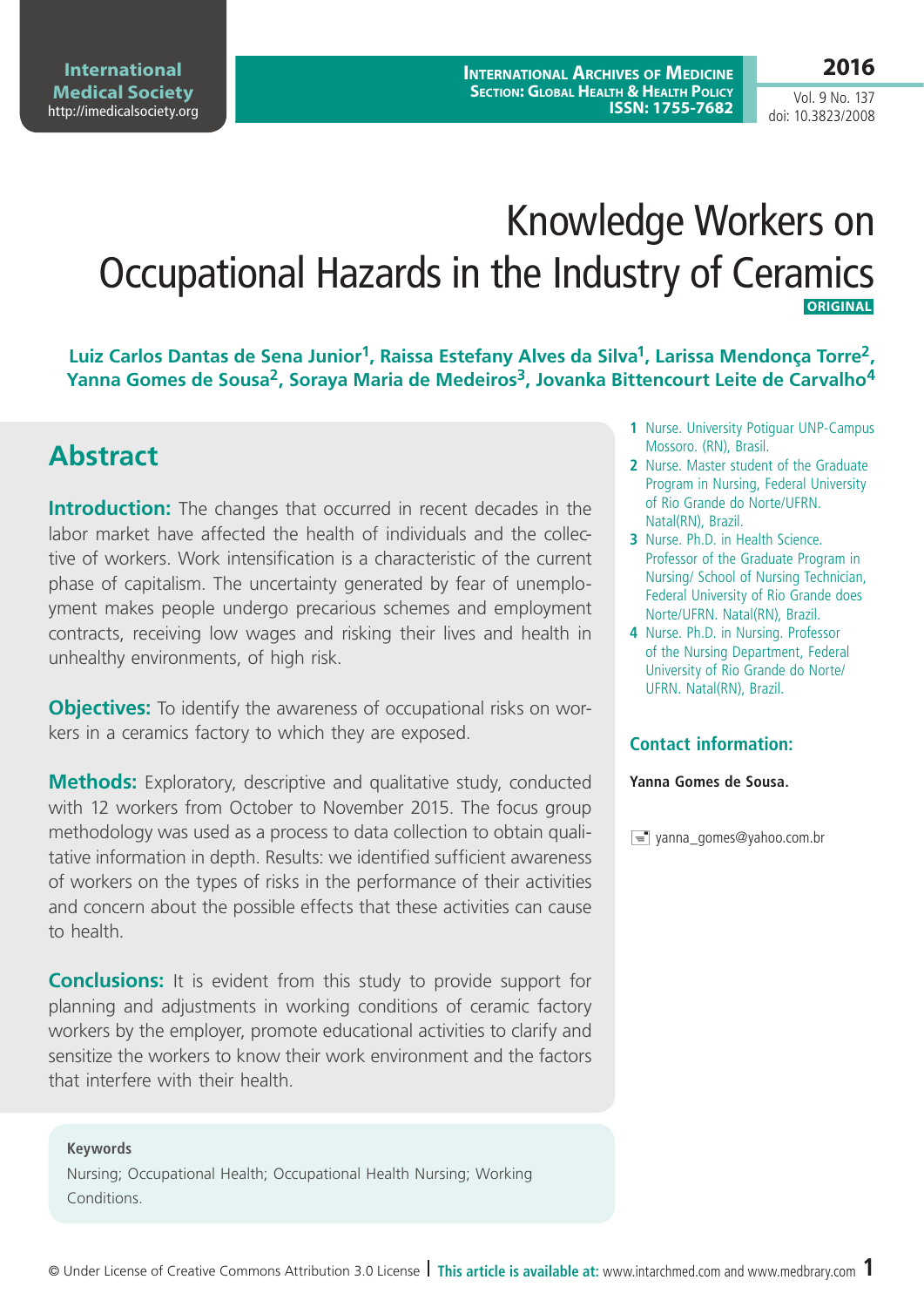**2016** Vol. 9 No. 137

**International Archives of Medicine Section: Global Health & Health Policy ISSN: 1755-7682**

doi: 10.3823/2008

### **Introduction**

The changes that occurred in recent decades in the labor market have affected the health of individuals and the collective of workers. Work intensification is a characteristic of the current phase of capitalism The insecurity generated by the fear of unemployment makes people undergo insecure schemes and employment contracts, receiving low wages and risking their lives and health in unhealthy environments, of high risk. [1]

In the workplace, working conditions are essential to the health of workers. The organization of work reduces the chances of avoiding risks, mitigating them or eliminating them while performing their duties.

Occupational Risk is any possibility that some element or existing circumstances in a given process or work environment can cause damage to health, whether through accident, disease or the suffering of workers. [2]

Health problems related to work are classified into two groups: the first group include those who translate into an abrupt disruption of the balance between the conditions and the working environment and workers' health, such as occupational accidents and occupational poisonings; the second group includes chronic nature of diseases: the typical occupational disease, defined as inherent or peculiar to a particular group of activities. [3]

Often, the understanding of workers about occupational risks is inadequate and the protective measures in the area of Safety and Health at Work - SHW neglect prevention practices in the field of medicine and professional safety, contributing to the onset of occupational accidents.

Accidents at work that cost to the employee, company and society affect economic productivity, and are responsible for a substantial impact on the social protection system.

In Brazil, 5.2 million of benefits were granted in 2013, of which 86.7% were social security, 6.5% accident and 6.8% were clinical. Compared to 2012, the amount of benefits paid increased 5.0%. Despite all supervision by the Ministry of Labor, Unions and Prosecutors in Brazil between 2011 and 2013, there were 953,820 accidents reported. [4]

Meanwhile, the area of the ceramic factory has a high vulnerability to accidents, with about 25% of the Brazilian labor. In 2012, there were 308,060 reported accidents at work, 70% of these cases are male and aged 25 to 29 years old. [5]

The work in the context of a ceramic factory requires the development of theoretical and scientific knowledge about the protective measures in medicine and safety, skills and diverse complexity technical expertise and other skills such as communication, organization, critical observation, among others.

There is a growing interest of researchers by working conditions these professionals are exposed, their suffering-pleasure relationship and knowledge of the risks inherent in their profession, especially in the ceramic factory. However, there are few studies on this relationship in other areas of nursing practice.

Among these areas, the Ceramics Industries are establishments that are aimed at the production of artifacts from clay and alloying elements such as gravel, making plastic and easy mix shape when wet. After being subjected to the drying process to remove moisture from the material, the molded part is exposed to temperatures of 1,000 °C, which provides rigidity and resistance equipment with the merger of certain components of the mass. In some situations, it is also made impregnation varnish on the outer surface of the part. All these activities require varied health risk and worker safety. [6]

The Risk Level is to measure the risk of each activity. This measure is made considering the field of activity of the company. In the ceramic factory, the nursing work is not developed directly in these institutions since the adopted legislation only obliges the ceramic companies to hire nurses when their quantitative employees exceed 3,501 workers. [7]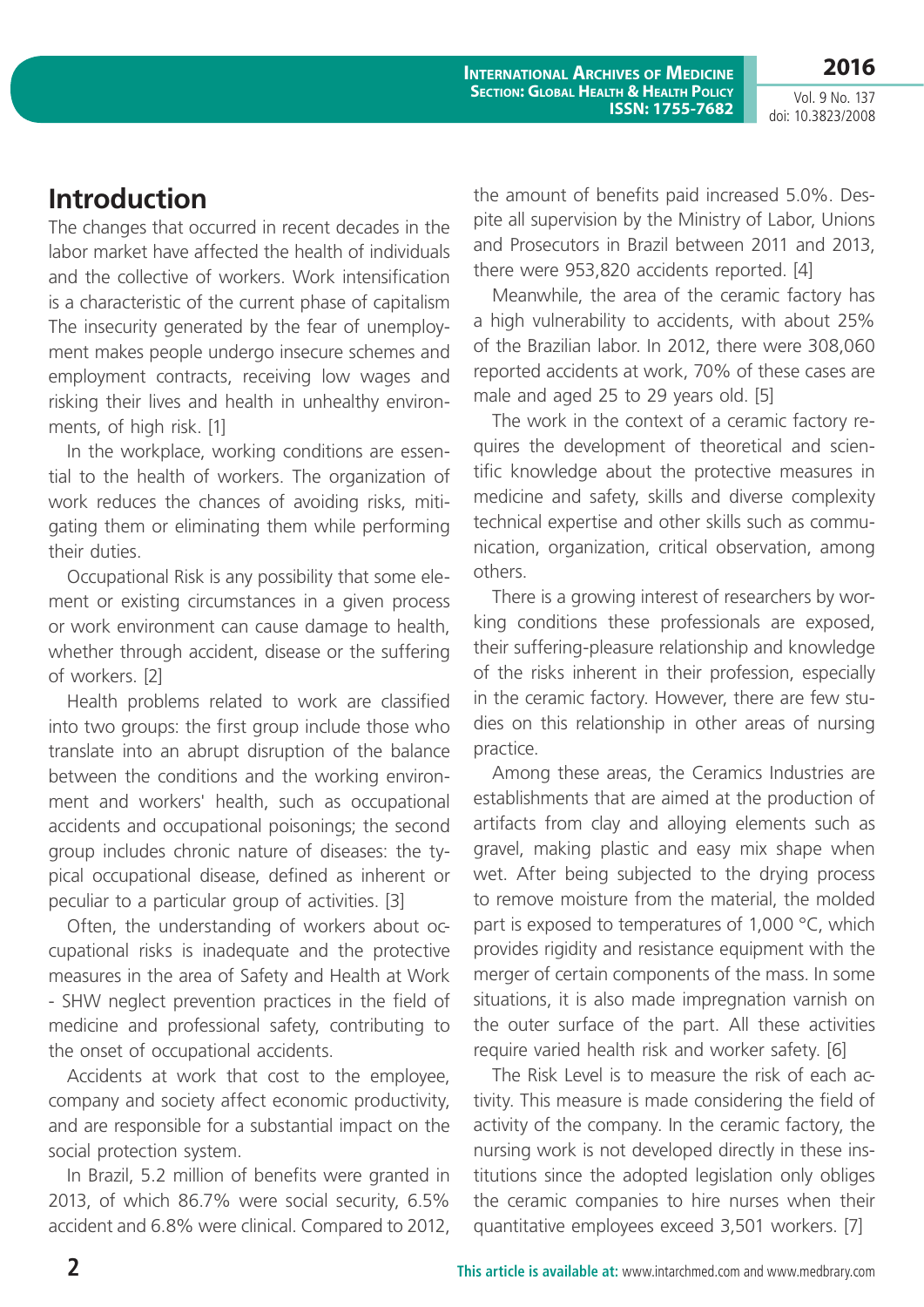**2016**

Contact between the nursing professional and ceramic factory worker happens routinely in the Family Health Strategy - FHS as individual in the community where he is inserted in an area linked to the health team, and to perform first aid in case of accidents work. [8]

The resolution and/or referral of these problems are through the resoluteness of actions undertaken by the multidisciplinary team of the FHS and Occupational Health Surveillance, present in the Municipal Health Department in Brazil. Primary Health Care - PHC has the lead role of care and health care network organization, so the expansion of health surveillance, including Environmental Health and Occupational Health should be implemented in every day of FHS health professionals. [9]

The Surveillance Occupational Health is a continuous and systematically activity to detect, understand, research and analyze the determinants and conditions of health problems related to the processes and work environments in their technological, social, organizational and epidemiological aspects, to plan, implement and evaluate interventions on these aspects and to eliminate them or control them. [10]

All this reflective process created the following question: which is the employee awareness of occupational risks to which they are exposed? Given these considerations, this study aimed to identify the workers´ awareness of a ceramic factory on occupational risks to which they are exposed.

The development of this research is a necessity because these risks need to be unraveled to understand the working environment, the different types of risks, the factors and the measures that must be taken to avoid environmental aggression on the individual.

This study was very important for creating effective preventive interventions in minimizing harm to workers´ health because the first step to avoid injury is to know the factors that can cause them. Also, that approach could bring a reflection for workers, managers and the health team to review security issues to eliminate or minimize the risks while preserving the employee's integrity.

### **Method**

Exploratory and descriptive study of a qualitative approach conducted with workers of a ceramics factory located in Rio Grande do North- Brazil. The company is highlighted by the ceramic production factory in the state, polarizing Rio Grande do Norte, Pernambuco, and Paraíba.

This company manufactures bricks and tiles. It has shift working of eight hours a day, from 7 a.m. to 5 .m. with a break for meals from 12 p.m. to 1 p.m. and a weekly rest on Sundays. It has been operating for 11 years and currently employs 45 workers, 43 men, and two women, working in the following sectors: office, oven, civil maintenance, production, and transportation.

The study workers who met the following inclusion criteria participated in the study: employment bond working on the books, performance material production functions (ceramist, controller, brick holder, brick usher, motorcycle driver, car porter, woodman, burner, oven filler, oven dryer and mechanic), these criteria were chosen to understand that these functions are the ones that offer increased risk to workers.

The data collection process was from October to November 2015, through the focus group methodology to obtain qualitative information in depth. Questions were used for the awareness of occupational risks and occupational exposure of workers.

The focus group was held collectively, in a meeting place within the company, in a combined day with the research participants and those responsible for the company. It had an average duration of two hours and was recorded with an audio recorder (portable recorder) to record the speech and then transcribed literally to maximize reliability.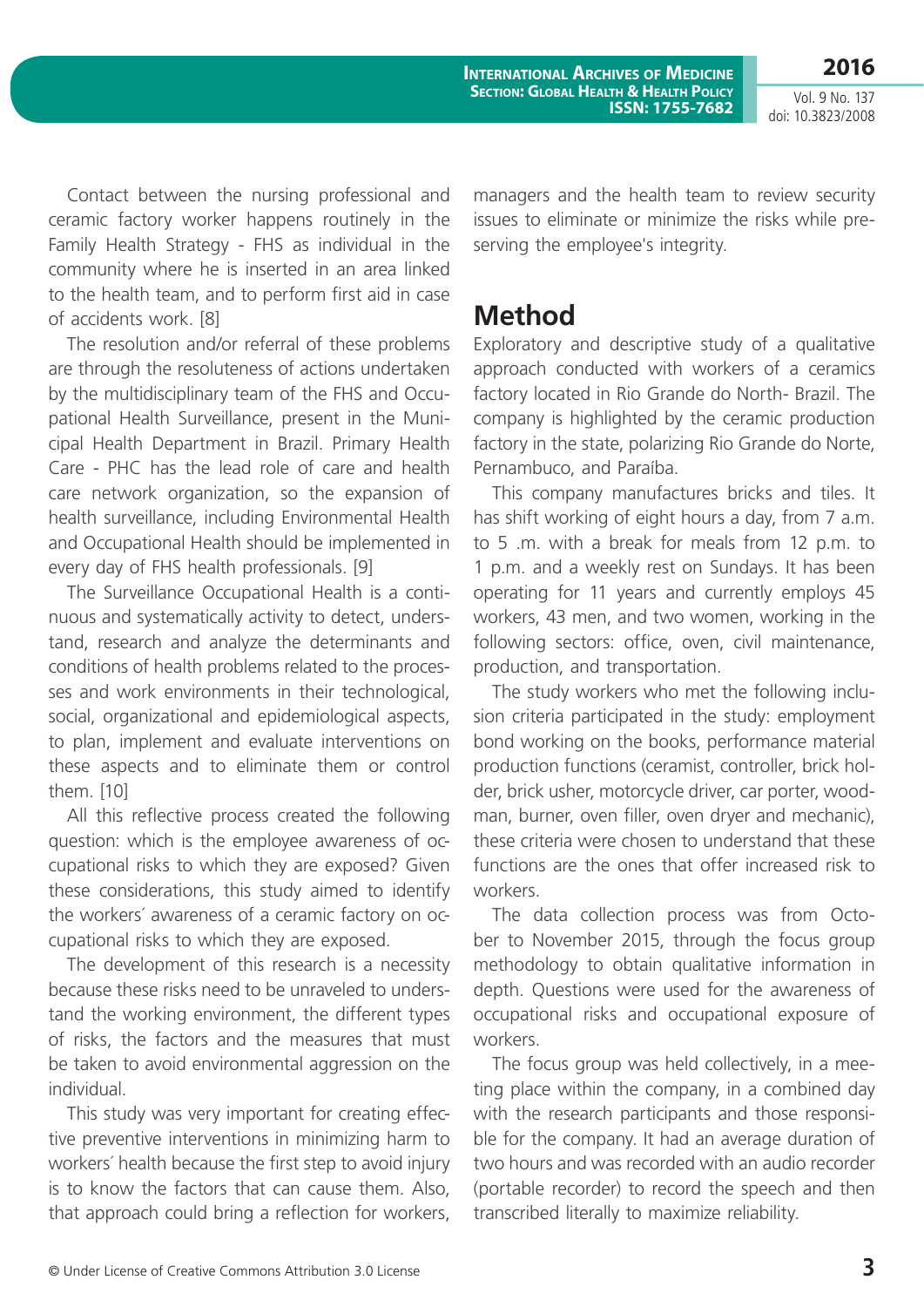**2016**

The interviews´ information was stored on a laptop and pen drive of the authors of the research, as well as on a CD that remains stored in personal teacher´s closet and researcher responsible for five years at the University Potiguar- UNP deleted and destroyed after this time.

Data were evaluated using the collective subject discourse analysis. The CSD is the organization and tabulation of qualitative data of verbal nature, obtained by testimonials taking the central ideas, the anchors, and their corresponding key expressions.

The study was developed in line with current ethical regulations (Res. 466/2012-CNS), with prior approval of the research project by the Ethics Committee of the University Potiguar UNP- under CAAE number 47474215.1.0000.5296 and opinion number 1.212.613.

### **Results**

The study included 12 workers of different functions: most of them were porters, drivers, mechanics, bricklayer, and oven man, all male. The age ranged between 18 and 65 years old, with most of the respondents between 20 and 30 years old. Regarding the level of education, nine workers had completed elementary school, and three workers had high school diplomas.

The workday is usually 8 hours divided between the morning, afternoon and evening shift. Most of the professionally developed activities in the ceramics factory for five years. The focus group duration averaged was 2 hours.

After the analysis of focus group data, four categories were organized seeking a common point between the discourses: employee awareness of occupational risks; types of risk in the activities developed by the workers; form of prevention used by workers against occupational hazards; and the importance of educational activities on occupational risks and ways of protecting these risks.

## **Discussion**

### **Category 1. Workers´ awareness on occupational risks**

When the workers were asked about the understanding of occupational risks, they showed some knowledge, according to the Collective Subject Discourse (CSD) described:

*Risks at work are what can cause accidents, so we must be alert to avoid them, and these accidents are both even in the factory or on the way to work.*

CSD 1

In the workers' speech, it is noticed a clarification about what risk means and what impact may have on health and life. When clarifying that they must "be alert to avoid accidents," we noted that they understand the importance of recognizing these risks to have a better quality of life and work activities.

The concept of risk varies according to the perception of each because humans have different perceptions about the risks to which they are exposed. Thus, the experiencing risk is the variation of individual differences, also admitting to that knowledge about the risks has influences of individual experiences and collective construction of risk, not only the result of the exposure. [11]

In recent years, the ceramic factory embraced mass production, backed by industry equipment, and new technologies are being gradually introduced in ceramics. This automation accelerates production and minimize the exposure of workers to the risks and harmful agents to health and safety. However, if these innovations improve some aspects, on the other hand, it exposes workers to new risks related to accelerating rhythms, like stress and repetitive strain injuries. [12]

The activity in the ceramic is undoubtedly of great importance from the point of view of employability, but it must be recognized that this process also has caused serious social problems evidenced in the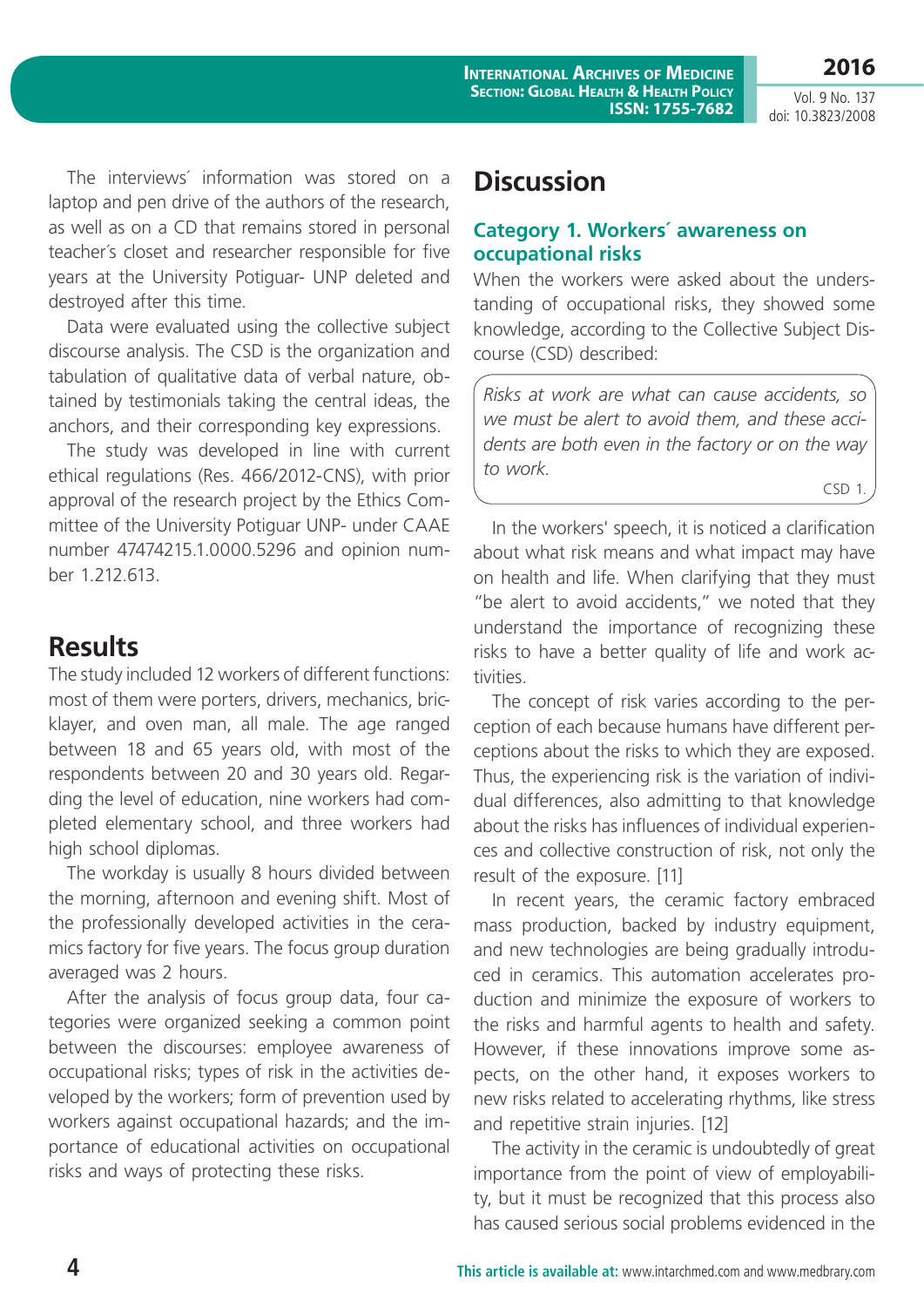**2016**

harsh reality imposed on many workers who are subjected to poor working conditions and low wages, comprehensive daily journey that is intensifying every day in Brazil. [13]

According to the International Labor Organization, the detection of hazards and risk assessment must be considered to identify how they could affect workers and the company to develop and implement appropriate prevention and protection measures. [14]

It is noteworthy that control risks are an important way to seek to protect people from threats to their lives. The recognition by employers of the risks to which workers are exposed, through the legitimation of representations of workers is a key factor in the health of workers. It is not just to pay workers by the experienced risk, with payment for additional health risks and danger, installing protective equipment, diagnosing links between work and health, obtaining social security benefits. [15]

#### **Category 2. Types of risks in the activities undertaken by workers**

As for the performance of labor activities from the perception of the existence of risks, workers highlighted those that most affect them as shown in the following CSD:

*Falling off of a truck, brick in the head, repeated movement, the wood that has to be careful not to hit us, hidden bugs in the bricks, shock, darkness, traveling at dawn and accidents on the road and the heat, the dust, the noise, the smoke can harm all who are working.*

CSD 2.

Participants described the risks from their experiences within the limits of everyday practice developed to each function as well as the risks in ceramics in general, which can trigger health problems in the health of all workers independent of the function meets.

Thus, the CSD represented that the knowledge on the subject is based on their practical awareness and the concomitant experience.

Thus, the CSD represented that knowledge on the subject is based on their practical knowledge and the concomitant experience.

Risk factors vary in severity and function. However, for all of them, the professional should adopt security measures to prevent accidents and develop a safe work. [16] It was noted that workers in addition to knowing which define the risks in their function, they can relate them to the damage they can bring to their health, expressing concern about the possible effects that their activities may cause.

Recognizing the importance of identifying risk in the workplace will make them healthier and less harmful to workers´ health. The worker as a subject suffering from the inadequacy of this environment and seeing the consequences of risks in his body, need to realize the conditions and what they are submitted and know what bothers them, make them suffer, sick and accident to then interferes with this reality. [17]

#### **Category 3. Form of prevention used by workers against occupational risks**

Regarding the prevention of accidents at work, all workers cited the importance of using the Personal Protective Equipment (PPE) and Collective Protection Equipment - CPE that are provided by the company, according to the speech:

*The company gives us the PPE to protect, which are gloves, boots, helmets, thermal apron, ear plugs, masks, goggles and insulate the wires from the shock risk by working with energy and protection on the machines.*

CSD3.

PPE is considered every device or product for individual use by the worker, for the protection of susceptible risks to threaten the safety and health at work. The company is required to provide to em-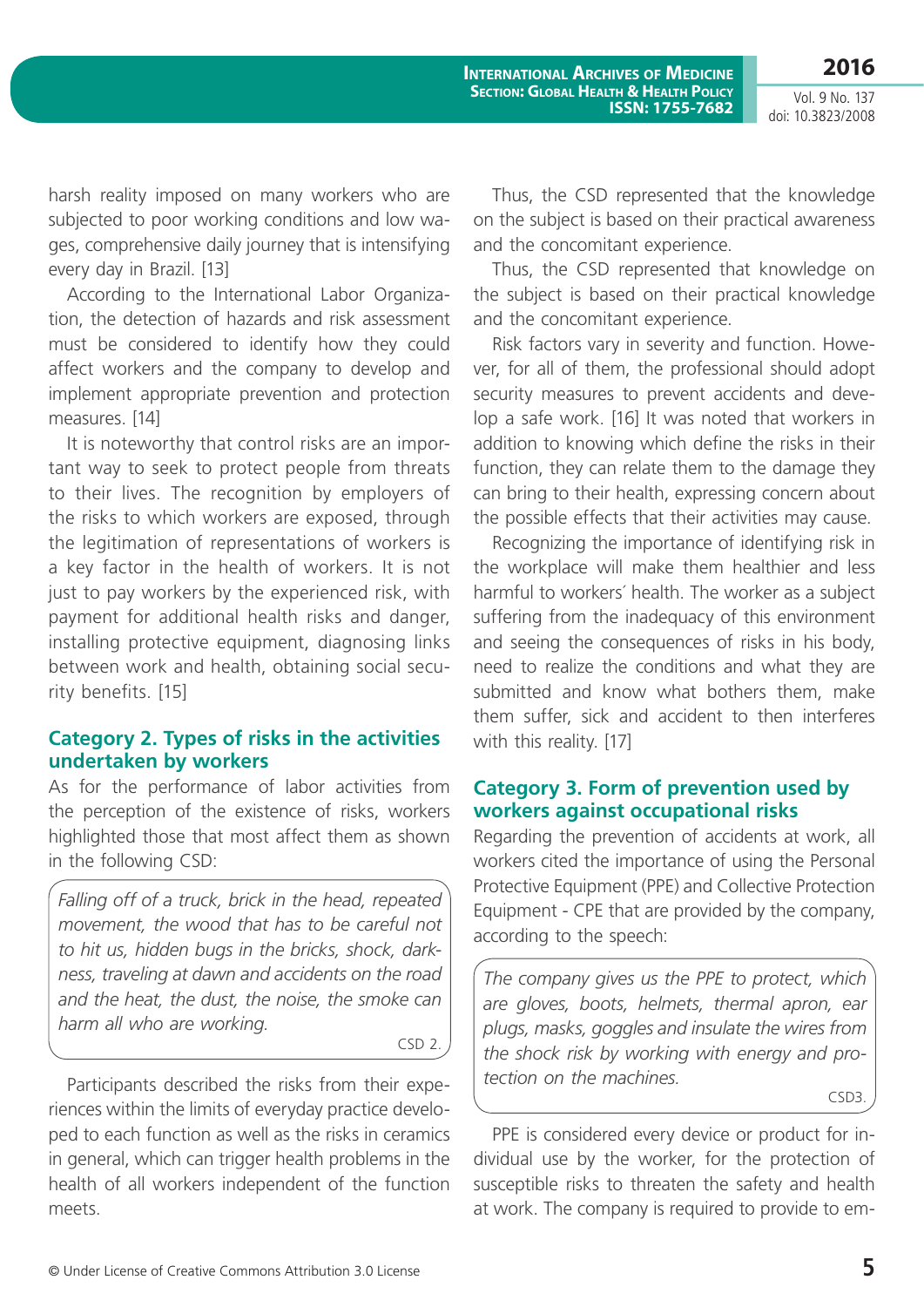**International Archives of Medicine Section: Global Health & Health Policy ISSN: 1755-7682**

Vol. 9 No. 137 doi: 10.3823/2008

**2016**

ployees, free PPE appropriate to the risk, in perfect conservation and working condition, when the general measures do not provide complete protection against the risks of occupational accidents or professional and occupational diseases when the collective security measures are being implemented and to meet emergency situations. [18]

PPE are intended to neutralize the action of certain accidents that could cause injuries to workers and protect them against possible damage to health caused by the conditions of work. [19] Examples of PPE are: the masks, ear protectors, boots, gloves, helmets, thermal clothing, among many others that suit every existing unhealthy activity.

It is evident that all workers know the importance of using PPE during their work activities. However the non-use by workers was a concerning factor noted in the focus group, according to the following CSD:

*Often, we do not use them, even when the company requires it, such as the mask that we know it protects against dust and smoke, but it is not comfortable because it is warm and forces the service.*

CSD4.

Despite the report on the importance of the use of PPE during work activities, 8 out of 12 respondents complaint about not being comfortable and they do not use them. Many workers are uncomfortable with the use of equipment and do not fulfill their duties in use. The employee will adhere more to the PPE as comfortable and pleasant it is. Thus, that material must be practical, secure well, easy to maintain and durable. [19]

The PPE is usually the last barrier to prevent injury, defined from the risks identified in the work environment and the possibilities of failure of the protections and pre-established systems.

However, many times, the awareness processes and application of the rules are not always efficient. To work the safety culture with the worker, he must face and accept the risks of his activity. If he is aware of the importance of the use of equipment, he will also have the behavior to follow the rules. [20]

#### **Category 4. Importance of educational activities on occupational risks and ways of protecting these risks**

The following speeches reveal what the professionals think of the importance of carrying out educational activities on occupational risks and ways of prevention interventions to environmental risks:

*It is important the company provide information about it, advise on the use of protection, to adjust and try to respect the rules of the mandatory use of PPE, doing good for the health of the people and also making known the risks of diseases related to heat, dust, and smoke.*

CSD5.

The actions of interventions through educational activities are important because, through them, they can receive complaints relating to situations of occupational risks and working with the broader concept of work health disease.

All respondents reported that the implementation of educational activities in the workplace was of great importance for professional practice and the prevention of occupational accidents. The statements show interest by professionals with the quality of life in the workplace, and it also shows the professional commitment to prevent risks.

The 12 workers reported that the company is very present when it comes to bringing knowledge about the quality of life in the work environment being of paramount importance as health education and improve the quality of life offering means to improve the quality of products and services, generating greater efficiency and performance at work.

Health education should be seen as an important aspect of prevention, and that the practice should be concerned with the improvement of living conditions and health of populations.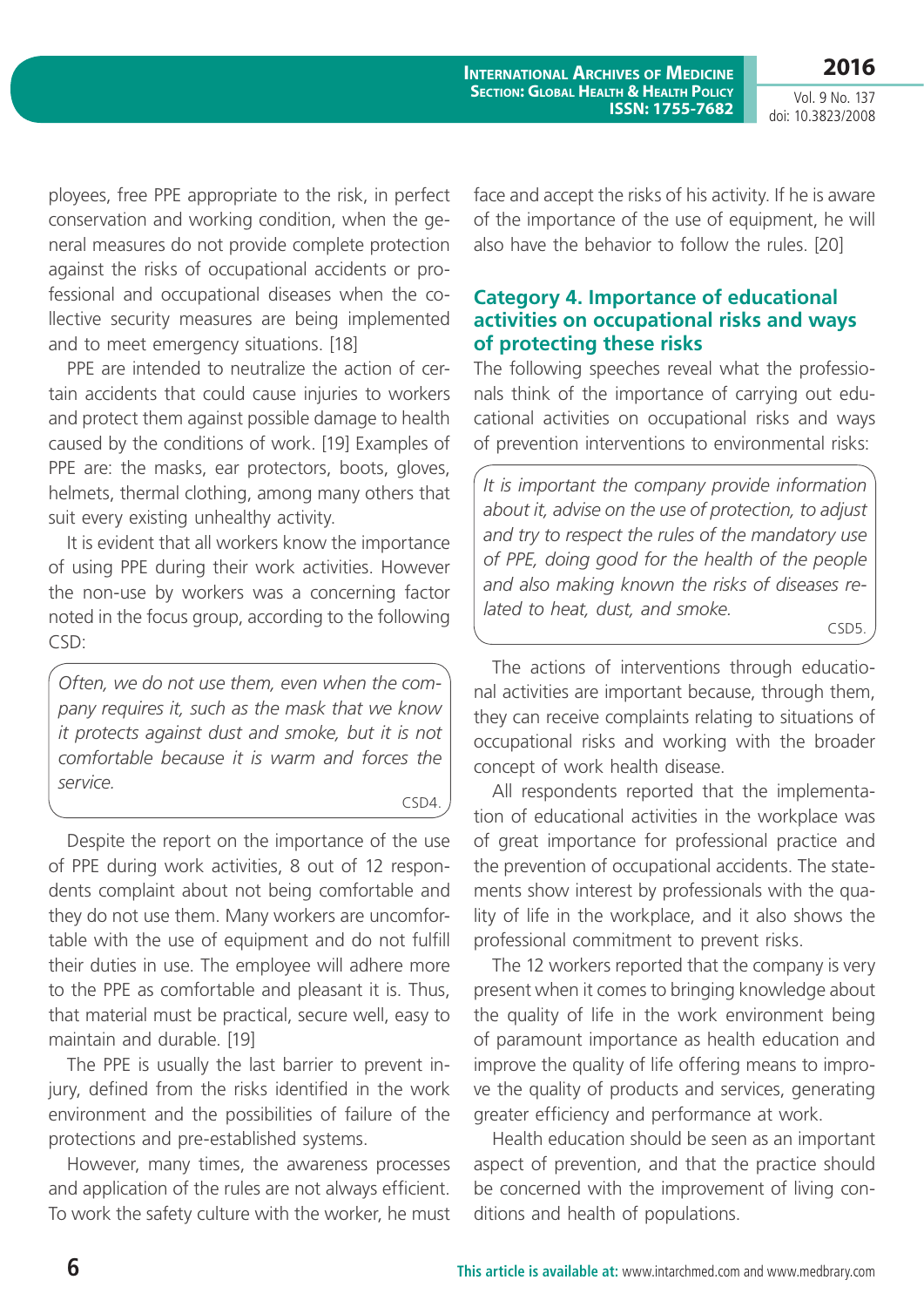**International Archives of Medicine Section: Global Health & Health Policy ISSN: 1755-7682**

Vol. 9 No. 137 doi: 10.3823/2008

**2016**

To achieve an adequate level of health, people need to know how to identify and meet their basic needs. They should be able to adopt changes in behaviors, practices, and attitudes, as well as the necessary means to operationalize these changes. In this sense, health education means to help people to acquire autonomy to identify and use the ways and means to preserve and enhance their life. [21]

The effective worker participation in the adoption of measures to prevent harm to their integrity reduces costs of prevention, improves working conditions, product quality, and process productivity. The educational practice should be held in accessible language emphasizing the activities that the company develops and their inherent risks. Thus, the worker shall be able to collaborate in the promotion of working conditions and provides the company grants to improve the tactical, strategic and operational planning. [21]

The awareness by workers and managers of the industries regarding health and safety in the production process can come to ensure the best quality of the work environment. As a most surprising result, we can mention the "feeling" of the host by the employee, feeling important for the factory: if the company takes good care of his health, he should also take good care of the company. From there, a network of solidarity is installed, creating conditions for other health actions, adding quality of life to the worker. [21]

### **Conclusions**

This study allowed us to analyze the knowledge of the ceramic factory workers about occupational risks they are exposed to in daily work.

During the research, it was found to ease the adherence of the company to collaborate providing the structure and allowing workers to participate. The workers were very receptive to the research, so there was no difficulty in achieving the objectives.

The analysis evidenced that workers perceive and identify the risks by their work environment and can relate to such risks with their health implications. However, based on speeches obtained, it can be observed that there is still a lot of resistance to the use of personal protective equipment for workers because they feel it as an uncomfortable equipment.

The worker is who suffer most from the inadequacies of the environment and work process feeling the discomfort, suffering, illness and accidents that can affect their quality of life. Therefore, it is essential he is the principal involved in the elimination process and identification of these risks, for improvement in their health, life, and work.

To encourage the use of PPEs, people responsible for the work safety would influence following employees daily, and this could be done through periodic inspections at work.

Therefore, it is important that the company and the employee are united in the creation of prevention and elimination of risks by continuing educational activities that enlighten and sensitize the workers to know their work environment and the factors that interfere with their health.

It is understood that security is a responsibility of all who are linked to the company so that everyone do their part and practice actions about health and safety at work.

### **References**

- **1.** Elias MA, Navarro VL. The relation between work, healthand living conditions: Negativity and positivity in nursing work at a teaching hospital. Rev. Latino-Am. Enfermagem. 14(4):517-525. 2006.
- **2.** Silva EJ da, Lima MG, Marziale MHP. The concept of risk and its symbol icef fects in accidents with sharp instruments. Rev. bras. enferm. 65(5): 809-814. 2012
- **3.** Mendes R. Patologia do trabalho. Rio de Janeiro (RJ): Atheneu; 1995
- **4.** Ministério da Previdência Social. Anuário Estatístico da Previdência Social. Brasília : MPS/DATAPREV, 2013.
- **5.** Tribunal Regional do Trabalho. Número de acidentes de trabalho ainda é alarmante no Brasil e no Estado. Rio Grande do Sul, 2014.